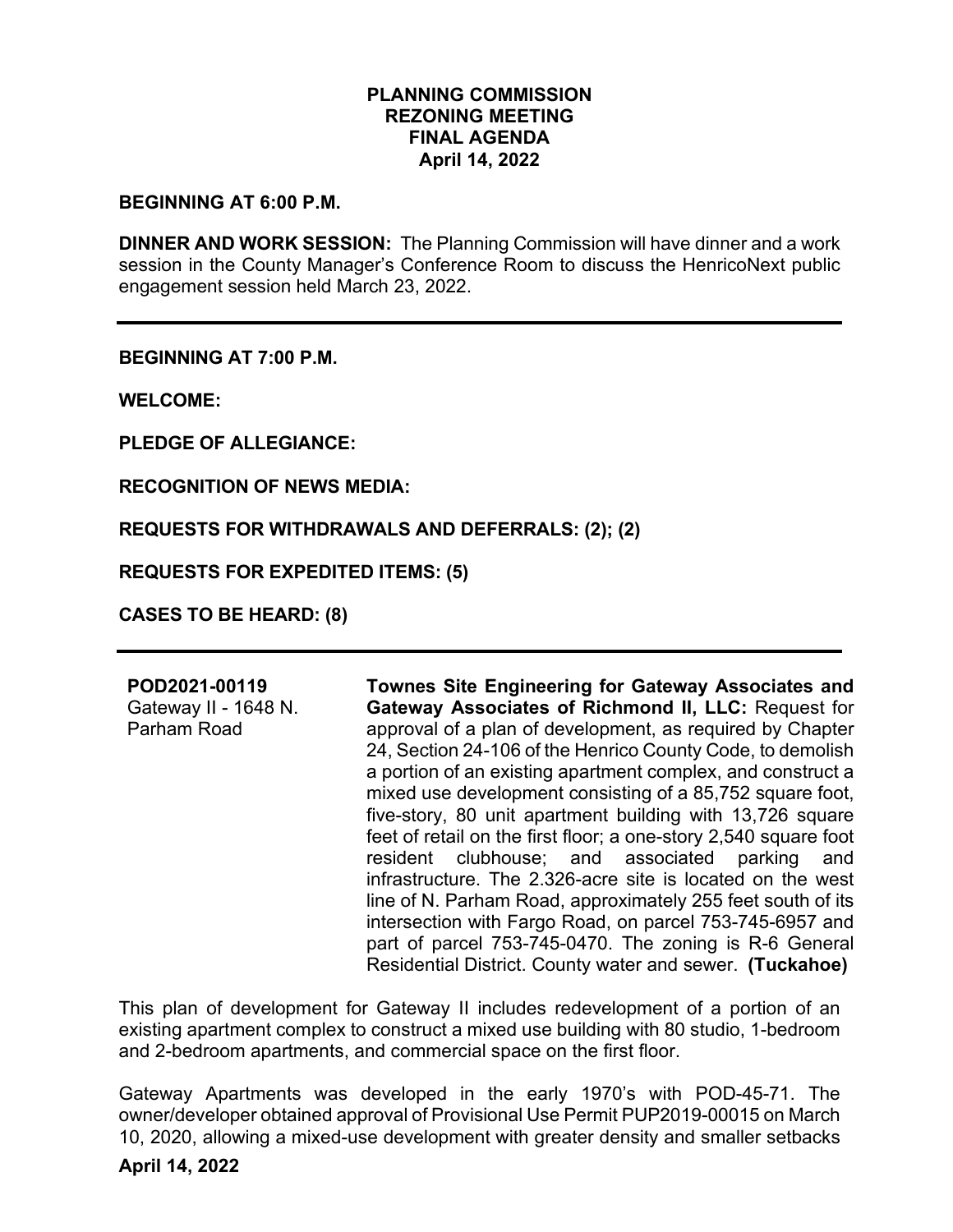than permitted by right under the ordinance. The project proposes demolishing the apartment unit on the northern front portion adjacent to N. Parham Road as well as the clubhouse/rental office, pool, and tennis courts; and constructing a new five-story mixed use building, a clubhouse with a rooftop patio, a pool with pool deck, and other amenities for the entire Gateway apartment community.

The primary building materials include smooth and curtain wall metal panels in light and dark gray, with a brick façade for the first floor on the mixed use building, and a decorative brick section on the north elevation that extends to the roofline to provide material variety. The retaining walls on the north side of the building are also brick. The building height is under the 80-foot maximum permitted height. In addition to the mixed-use building, the applicant is also requesting approval a 2,540 square foot clubhouse with a with patio roof. That building is a mix of brick, metal panels and glass.

The submitted plan provides for sidewalk on the west line of the N. Parham Road frontage and provides a right turn lane into the project. Other improvements to the site will include 15% tree canopy coverage, 5% internal parking lot tree canopy, and peripheral parking lot landscaping for the new parking lot. A landscape and lighting plan will need to be submitted for staff approval, and landscape and lighting must be installed prior to issuance of the Certificate of Occupancy.

The staff recommends approval, subject to the annotations on the plan, the standard conditions for developments of this type, and the following additional conditions.

- 29. The unit house numbers shall be visible from the parking areas and drives.
- 30. The names of streets, drives, courts, and parking areas shall be approved by the Richmond Regional Planning District Commission and such names shall be included on the construction plans prior to their approval. The standard street name signs shall be installed prior to any occupancy permit approval.
- 31. The conditions approved as part of provisional use permit case PUP2019-00015 shall be incorporated in this approval
- 32. A plat for the widening of N. Parham Road right-of-way, as shown on the approved plan, shall be submitted to the Real Property Division prior to approval of the construction plan, and shall be recorded prior to requesting occupancy permits. The developer shall provide evidence of recordation to the Director of Public Works.
- 33. Approval of the construction plans by the Department of Public Works does not establish the curb and gutter elevations along the Henrico County maintained right-of-way. The elevations will be set by Henrico County.
- 34. A concrete sidewalk meeting County standards shall be provided along the west side of N. Parham Road.
- 35. Evidence of a joint ingress/egress and maintenance agreement must be submitted to the Department of Planning and approved prior to issuance of a certificate of occupancy for this development.
- 36. The existing 10-Foot C&P easement in conflict with the northern portion of the building footprint shall be vacated prior to approval of the building permit for the said building.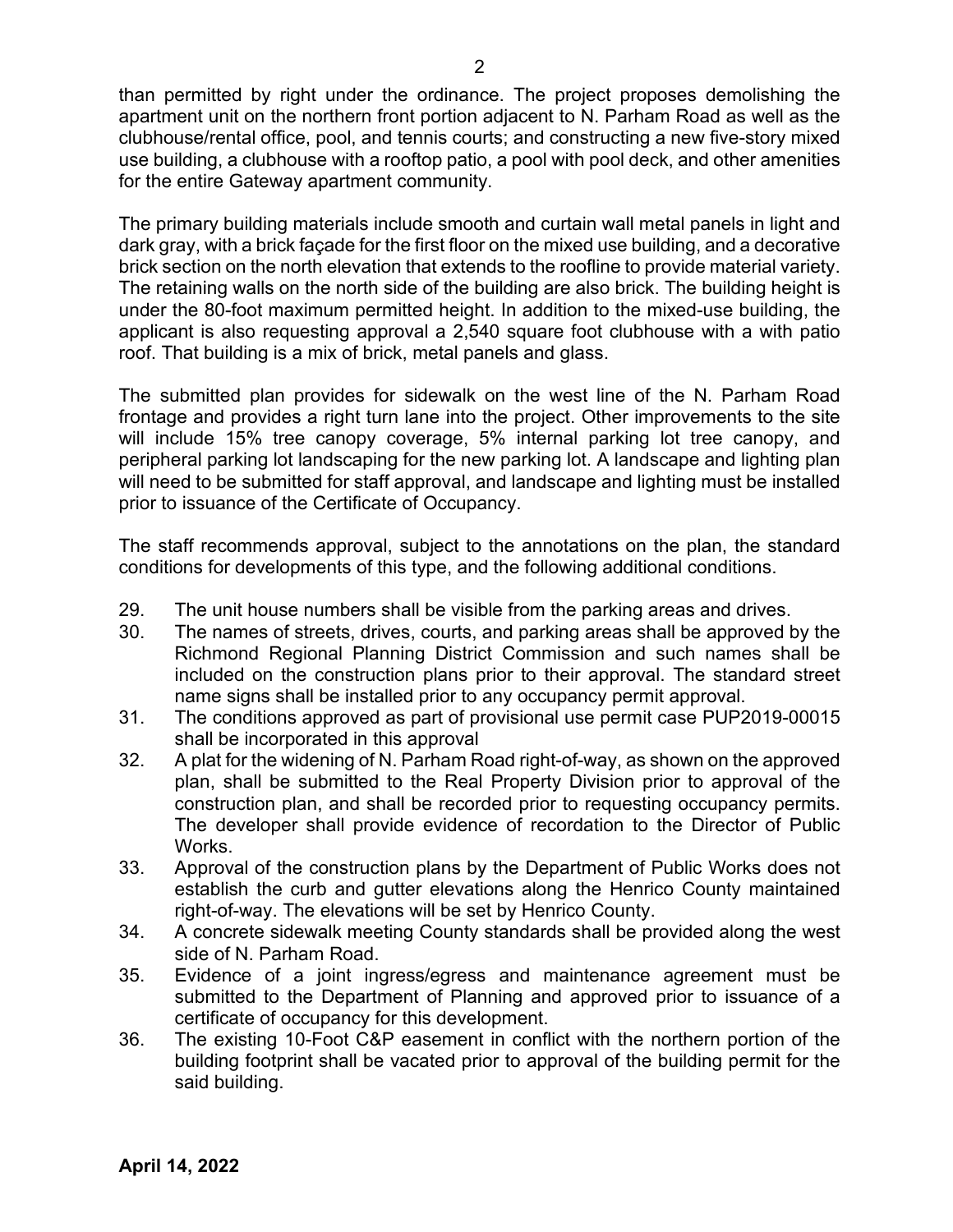37. Except for junction boxes, meters, and existing overhead utility lines, and for technical or environmental reasons, all utility lines shall be underground.

## **(Staff Report by Christina Goggin) (Applicant's Representative: Zack Wilkins) (Applicable Rezoning Cases and PUPS: PUP2019-00015) (Expedited Agenda Requested) Recommended for Approval**

**FAIRFIELD:**

## *(Deferred from the March 10, 2022 Meeting)*

**REZ2022-00013 Jeffrey P. Geiger for RDK Land Holdings, LLC:** Request to conditionally rezone from R-3 One-Family Residence District, and B-1 Business District to R-6C General Residence District (Conditional) Parcel 787-745-5839 and part of Parcel 787-744-3995 containing 16.712 acres located on the east line of Chamberlayne Road (U.S. Route 301) approximately 250' south of Wilmer Avenue. The applicant proposes a condominium and townhouse development. The R-6 District allows a density of 19.8 units per acre for multifamily and 12 units per acre for townhouses. The uses will be controlled by zoning ordinance regulations and proffered conditions. The 2026 Comprehensive Plan recommends Commercial Concentration and Urban Residential, density should range from 3.4 to 6.8 units per acre. **Staff – Michael Morris Deferred to the May 12, 2022 Meeting**

**REZ2022-00011 Andrew M. Condlin for Middleburg Real Estate Partners, LLC:** Request to conditionally rezone from R-4 One-Family Residence District and B-3 Business District to R-6C General Residence District (Conditional) Parcels 783-759-6898, 783-760- 6078, 783-760-6649, 783-760-1787, 783-760-2589, 783-760-3589, 783-760-4996, 783- 760-4783, and 783-761-6400 containing 13.475 acres located on the west line of Brook Road (U.S. Route 1) at its intersection with Magellan Parkway. The applicant proposes a master-planned development with multifamily dwellings and commercial uses. The R-6 District allows a density of 19.8 units per acre for multifamily. The uses will be controlled by zoning ordinance regulations and proffered conditions. The 2026 Comprehensive Plan recommends Commercial Concentration and Suburban Residential 2. Part of the site is in the Enterprise Zone**. Staff – Seth Humphreys Recommended for Approval**

**PUP2022-00006 Andrew M. Condlin for Middleburg Real Estate Partners, LLC:**  Request for a Provisional Use Permit under Sections 24-4315.C and 24-2306 of Chapter 24 of the County Code to allow commercial uses and zoning modifications as part of a master-planned development on Parcel 783-759-6898 and part of Parcels 783-760-6078, and 783-760-6649 located on the west line of Brook Road (U.S. Route 1) at its intersection with Magellan Parkway. The existing zoning is R-4 One-Family Residence District and B-3 Business District. R-6C General Residence District (Conditional) zoning is proposed with REZ2022-00011. The 2026 Comprehensive Plan recommends Commercial Concentration. Part of the site is in the Enterprise Zone. **Staff – Seth Humphreys Recommended for Approval**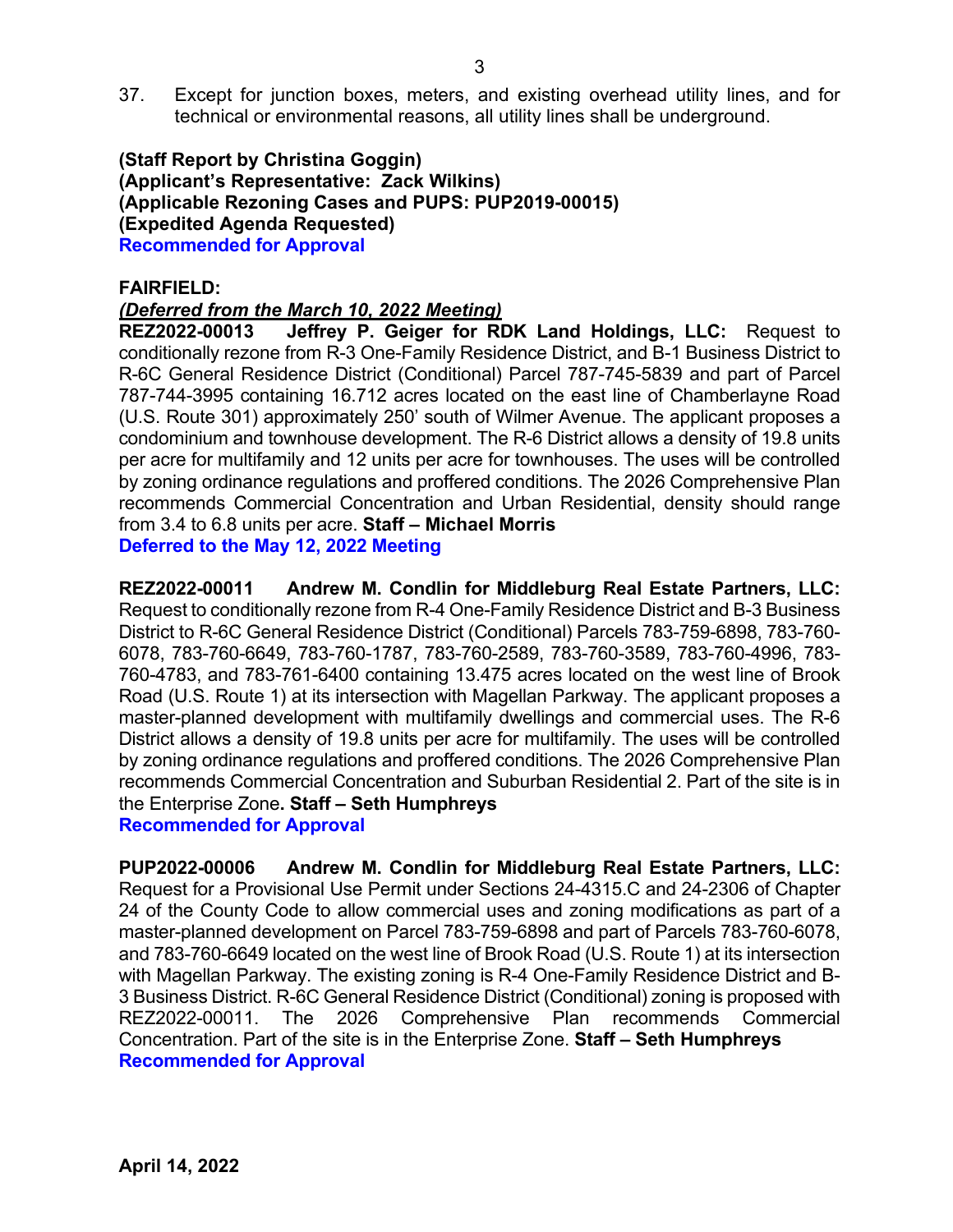## **VARINA:**

**REZ2022-00015 Andrew M. Condlin for Franklin RE Partners, LLC:** Request to conditionally rezone from O-3C Office District (Conditional) to M-1C Light Industry District (Conditional) part of Parcel 842-707-9113 containing 19.173 acres located at the southwest intersection of Technology Boulevard and Memorial Drive. The applicant proposes industrial uses. The uses will be controlled by zoning ordinance regulations and proffered conditions. The 2026 Comprehensive Plan recommends Office. Part of the site is in the Airport Safety Overlay District. **Staff – Seth Humphreys (Deferral requested to May 12, 2022)**

**Deferred to the May 12, 2022 Meeting**

**PUP2022-00013 Andrew M. Condlin for Bridleton SPE, LLC:** Request for a Provisional Use Permit under Sections 24-4205 and 24-2306 of Chapter 24 of the County Code to allow a solar array on Parcels 837-693-5764, 837-695-5661, 838-693-9348, and 839-691-4296 located on the west line of Gill Dale Road approximately 1,700' north of the intersection of Darbytown Road. The existing zoning is A-1 Agricultural District. The 2026 Comprehensive Plan recommends Prime Agriculture and Environmental Protection Area. The site is in the Airport Safety Overlay District**. Staff – Michael Morris Recommended for Approval**

### **BROOKLAND:**

## *(Deferred from the March 10, 2022 Meeting)*

**REZ2021-00058 Andrew M. Condlin for Crenshaw Realty:** Request to conditionally rezone from B-1 Business District to R-6C General Residence District (Conditional) Parcels 772-736-3855, -4241 and -4766 containing 2.432 acres located on the west line of Willow Lawn Drive approximately 135' north of its intersection with Grace Street. The applicant proposes a master-planned development with multifamily dwellings and commercial uses. The R-6 District allows a density of 19.8 units per acre for multifamily. The uses will be controlled by zoning ordinance regulations and proffered conditions. The 2026 Comprehensive Plan recommends Environmental Protection Area. The site is in the Enterprise Zone. **Staff – Michael Morris Recommended for Approval**

*(Deferred from the March 10, 2022 Meeting)* 

**PUP2021-00021 Andrew M. Condlin for Crenshaw Realty:** Request for a Provisional Use Permit under Sections 24-4315.C and 24-2306 of Chapter 24 of the County Code to allow commercial uses and zoning modifications as part of a masterplanned development on Parcels 772-736-3855, -4241 and -4766 located on the west line of Willow Lawn Drive approximately 135' north of its intersection with Grace Street. The existing zoning is B-1 Business District. R-6C General Residence District (Conditional) zoning is proposed with REZ2021-00058. The 2026 Comprehensive Plan recommends Environmental Protection Area. The site is in the Enterprise Zone.

## **Staff – Michael Morris**

**Recommended for Approval**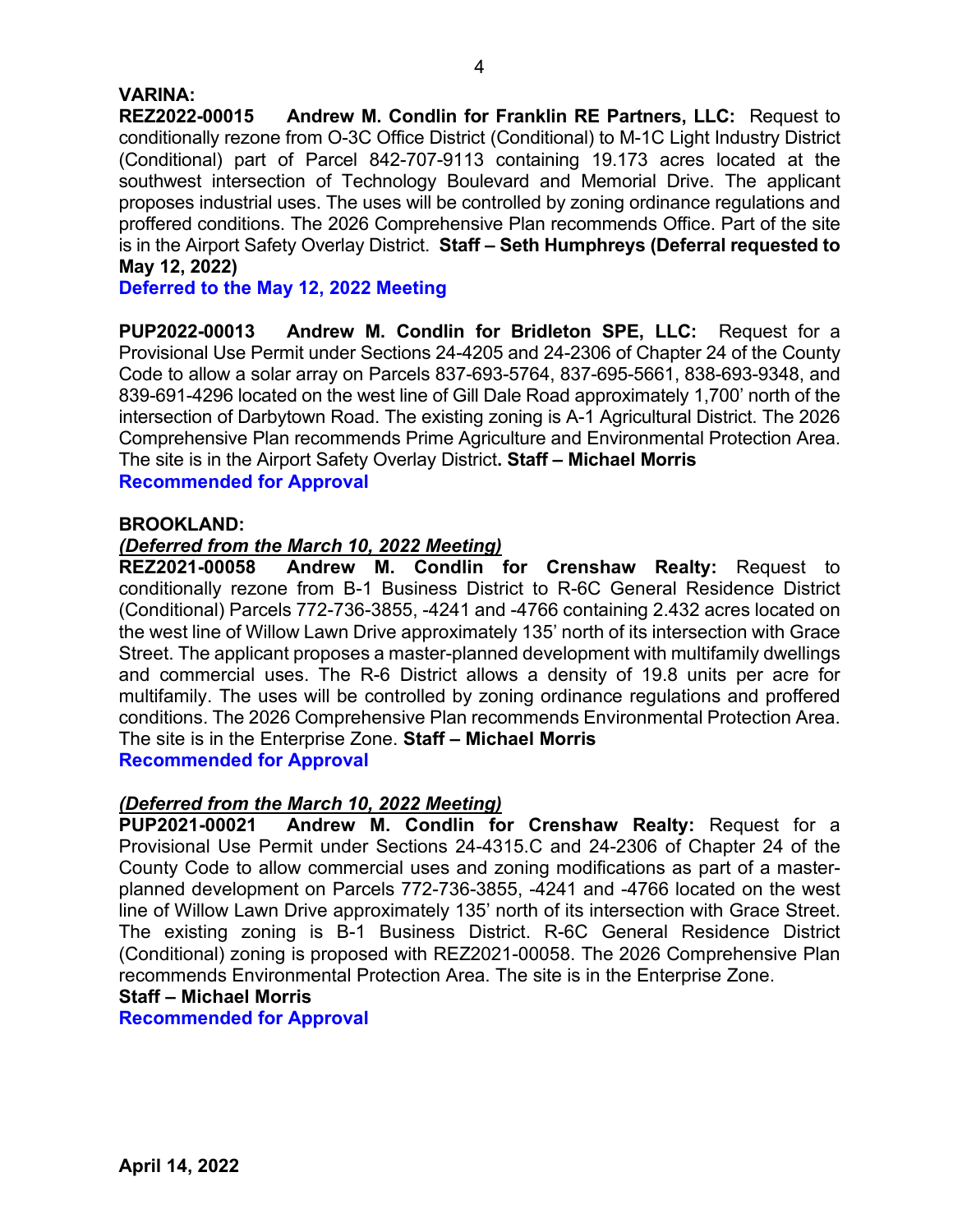# *(Deferred from the March 10, 2022 Meeting)*

**REZ2021-00059 Andrew M. Condlin for Crenshaw Realty:** Request to conditionally rezone from O-2 Office District to R-6C General Residence District (Conditional) Parcels 772-738-5115 and 772-738-6931 containing 1.764 acres located on the west line of Byrd Avenue approximately 150' north of its intersection with Old Richmond Avenue. The applicant proposes a master-planned development with multifamily dwellings and commercial uses. The R-6 District allows a density of 19.8 units per acre for multifamily. The uses will be controlled by zoning ordinance regulations and proffered conditions. The 2026 Comprehensive Plan recommends Office. The site is in the Enterprise Zone. **Staff – Michael Morris (Withdrawn by the Applicant) Withdrawn by Applicant**

## *(Deferred from the March 10, 2022 Meeting)*

**PUP2021-00022 Andrew M. Condlin for Crenshaw Realty:** Request for a Provisional Use Permit under Sections 24-4315.C and 24-2306 of Chapter 24 of the County Code to allow commercial uses and zoning modifications as part of a masterplanned development on Parcels 772-738-5115 and 772-738-6931 located on the west line of Byrd Avenue approximately 150' north of its intersection with Old Richmond Avenue. The existing zoning is O-2 Office District. R-6C General Residence District (Conditional) zoning is proposed with REZ2021-00059. The 2026 Comprehensive Plan recommends Office. The site is in the Enterprise Zone. **Staff – Michael Morris (Withdrawn by the Applicant)**

**Withdrawn by Applicant**

**REZ2022-00014 Jeffrey P. Geiger for Weinstein Associates, LLC:** Request to amend proffers accepted with C-50C-90 on Parcel 753-759-7208 located at the northwest intersection of W. Broad Street (U.S. Route 250) and Stillman Parkway. The applicant proposes to amend proffers regarding permitted uses and building and site design to allow an oil change facility. The existing zoning is B-2C Business District (Conditional). The 2026 Comprehensive Plan recommends Commercial Arterial. **Staff – Livingston Lewis (Expedited Agenda Requested)**

**Recommended for Approval**

**PUP2022-00012 Jeffrey P. Geiger for Weinstein Associates, LLC:** Request for a Provisional Use Permit under Sections 24-4205 and 24-2306 of Chapter 24 of the County Code to allow automotive parts and installation and minor servicing (oil change facility) on Parcel 753-759-7208 located at the northwest intersection of W. Broad Street (U.S. Route 250) and Stillman Parkway. The existing zoning is B-2C Business District (Conditional). A proffer amendment request is proposed with REZ2022-00014. The 2026 Comprehensive Plan recommends Commercial Arterial. **Staff – Livingston Lewis (Expedited Agenda Requested)**

**Recommended for Approval**

**PUP2022-00011 Amelia Wehunt for Justin Donaldson:** Request for a Provisional Use Permit under Sections 24-2306 and 24-3708 of Chapter 24 of the County Code to allow a multifamily residential development on Parcels 776-735-8125 and 777-735-0170 located on the northeast line of W. Broad Street (U.S. Route 250) approximately 745' east of the intersection of Westmoreland Street. The existing zoning is M-1 Light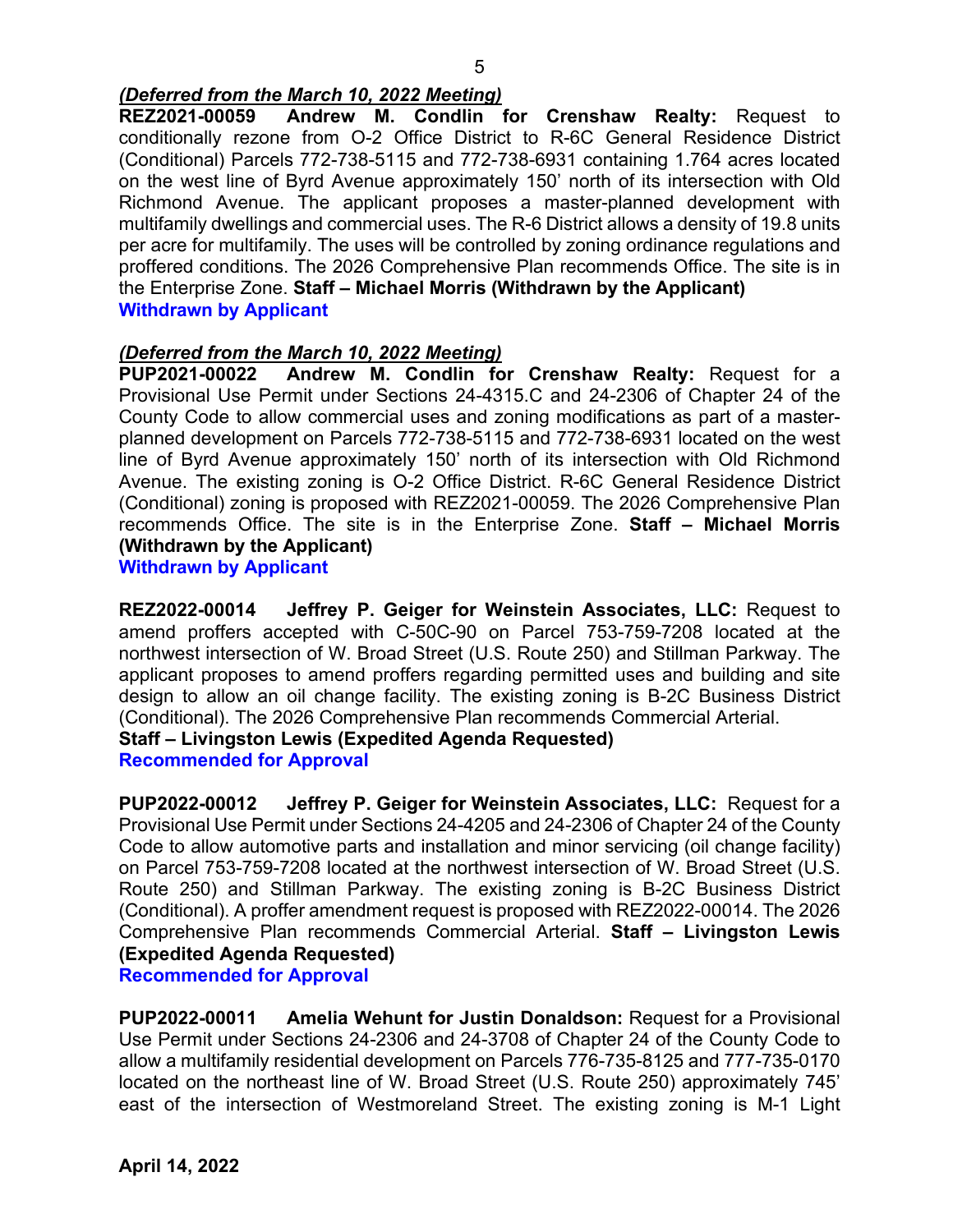Industrial District. The 2026 Comprehensive Plan recommends Heavy Industry. The site is in the Westwood Redevelopment Overlay District. **Staff – Michael Morris (Deferral requested to May 12, 2022)**

**Deferred to the May 12, 2022 Meeting**

**REZ2022-00012 Jeffrey P. Geiger for Gumenick Properties:** Request to conditionally rezone from R-3 One-Family Residence District to UMU-PD Urban Mixed-Use - Planned Development District Parcels 772-740-3867, -4462, -4982, -5677, -5788, -6095, -6273, -7287, and -7493 containing 2.247 acres located on the north and south lines of Indigo Road and its intersection with Libbie Avenue. The applicant proposes inclusion in the adjacent urban mixed-use development (Libbie Mill). The uses will be controlled by zoning ordinance regulations and proffered conditions. The 2026 Comprehensive Plan recommends Suburban Residential 2, density should not exceed 3.4 units per acre. The applicant also proposes to amend proffers accepted with Rezoning cases REZ2015-00018, REZ2018-00044, and REZ2021-00042 on Parcels 771-740-8005, -9118, 772-739-8575, 772-740-0431, -1137, -1743, -2229, -2836, -4017, -7798, -8502, -8536, 772-741-6201, -6408, -6715, -7023, -7440, -7848, -7905, -8137, - 8211, -8357, -8419, -8836, -8968, -9348, -9573, -9839, 773-739-3547, -3784, -9074, 773-740-4815, -5180, -9572, 773-741-0179, -0354, -0565, -0945, -1360, -1654, -2048, 774-739-2373, 774-740-0192, -0448, -0863, -3781, -4456, -4637, -4716, -4802, -5174 and 774-740-0801 located on the east line of Libbie Avenue approximately 310' north of W. Broad Street (U. S. Route 250) at its intersection with N. Crestwood Avenue, then between the east line of Spencer Road and west line of Staples Mill Road (U.S. Route 33) along the south line of Bethlehem Road. The applicant proposes to amend proffers related to the pattern book and density. The existing zoning is UMUC Urban Mixed-Use District (Conditional). The 2026 Comprehensive Plan recommends Light Industrial, Urban Mixed-Use and Environmental Protection Area. A portion of the site along Libbie Avenue north of W. Broad Street (U.S. Route 250) and along Staples Mill Road (U.S. Route 33) is in the Enterprise Zone. **Staff – Ben Sehl Recommended for Approval**

**REZ2022-00016 Mark J. Kronenthal for Mirako, LLC:** Request to conditionally rezone from B-2 Business District to B-3C Business District (Conditional) Parcel 763- 753-8296 containing 1.894 acres located at the southeast line of Shrader Road and Carousel Lane. The applicant proposes wholesale sales of coffee and related equipment. The uses will be controlled by zoning ordinance regulations and proffered conditions. The 2026 Comprehensive Plan recommends Semi-Public. **Staff – Seth Humphreys (Expedited Agenda Requested) Recommended for Approval**

### **THREE CHOPT:**

**REZ2022-00005 Shafquat Buttar:** Request to rezone from A-1 Agricultural District to R-3C One-Family Residence District (Conditional) Parcel 744-762-0359 containing .677 acres located at the southern intersection of Belfast and Edinburgh Roads. The applicant proposes a single-family dwelling. The R-3 District allows a minimum lot area of 11,000 square feet and a maximum gross density of 3.96 units per acre. The use will be controlled